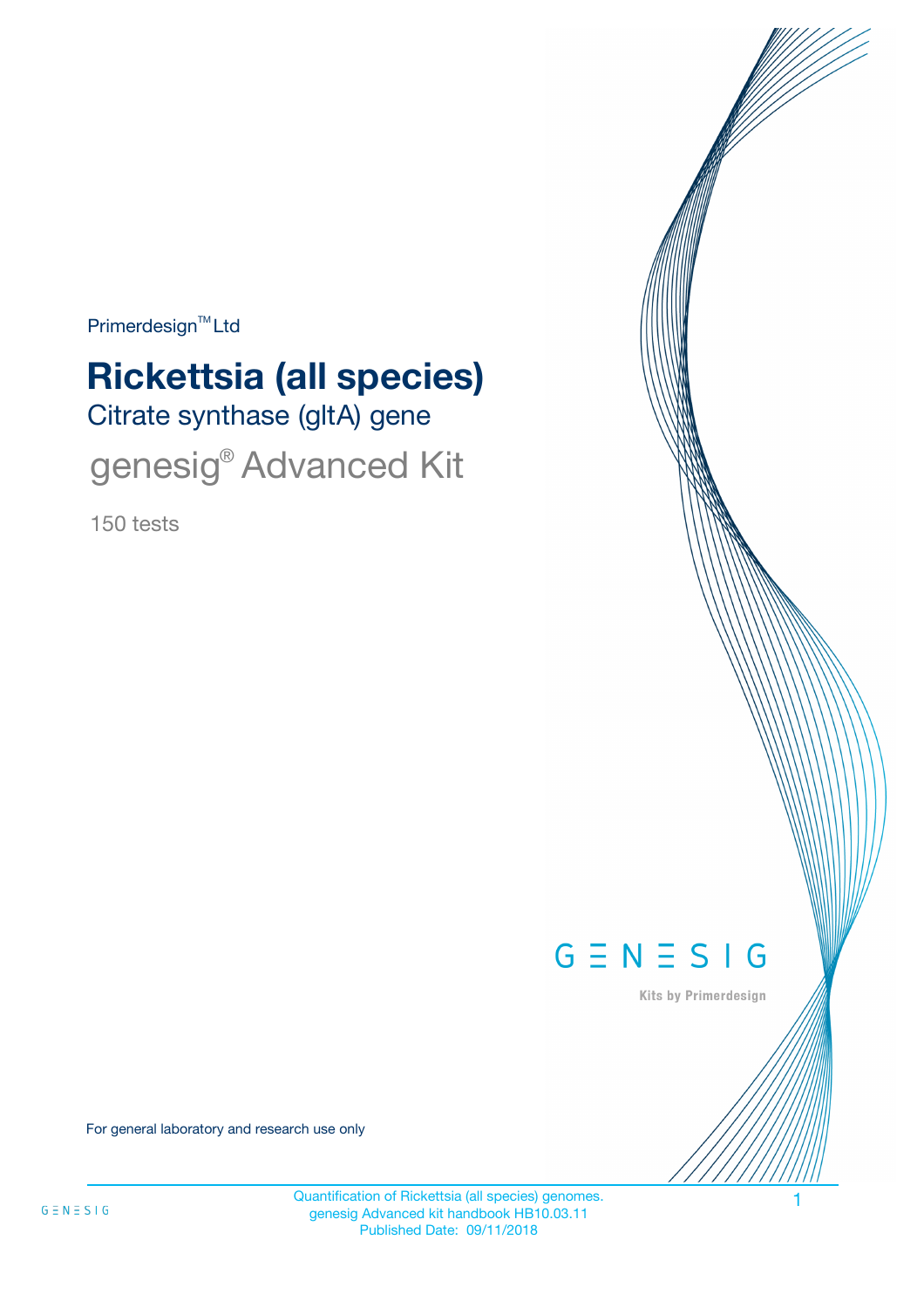## Introduction to Rickettsia (all species)

Rickettsia is a genus of Gram-negative bacteria which are pleomorphic, motile, rod-shaped and obligate intracellular parasites. The genomes of Rickettsia species are a single circular DNA chromosome typically up to 1Mbp. These genomes consist of 900 to 1500 genes depending on the species, of which 704 protein coding and 39 RNA-coding genes are common to all Rickettsia genomes sequenced to date. Rickettsia species can be classified into the following groups based on the severity of the infections they cause: Spotted Fever group; Typhus group and Scrub Typhus group (Tsutsugamushi disease).

Rickettsia species are carried by many ticks, fleas and lice and are transferred to humans via bites from infected arthropods. These bacteria adhere to the endothelial lining of the vasculature within the various organs affected utilising adhesins thought to be outer membrane proteins, subsequent phagocytosis results in host cell invasion. Once inside the cell the bacteria can multiply resulting in lysis of the host cell due to accumulation of large numbers of bacteria (typhus) or escape from the cells causing damage to the membrane resulting in influx of water (spotted fever). Specific invasion of cells lining blood vessels results in Rocky Mountain spotted fever (RMSF).

Infection with Rickettsia species can cause typhus, rickettsialpox, Boutonneuse fever, Rocky Mountain spotted fever and Q fever with common symptoms including skin rash, headache, altered conscious state, heart failure, and shock. RMSF specifically causes haemorrhage, inflammation and blood clots. Infection with the most virulent Rickettsiae species (R. rickettsii and R. Prowazekii) results in a high mortality rate if treatment is not administered early in the infection. Tetracyclines are the drug of choice in treating most Rickettsial infections. Arthropod and rodent control are possible to prevent infections but often difficult. No vaccines are currently available.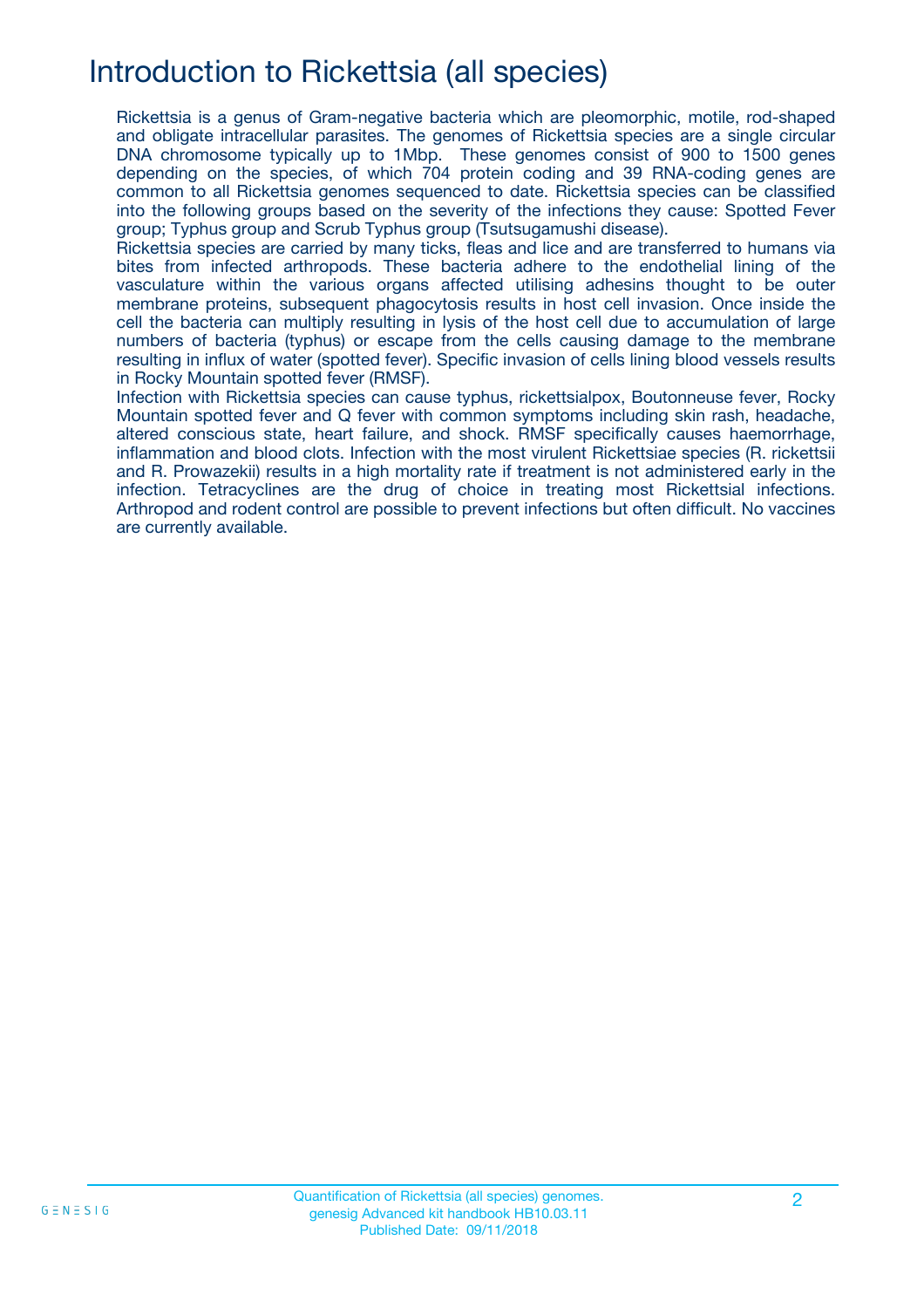# **Specificity**

The Primerdesign genesig Kit for Rickettsia (all species) (Rickettsia\_spp) genomes is designed for the in vitro quantification of Rickettsia spp genomes. The kit is designed to have a broad detection profile. Specifically, the primers represent 100% homology with over 95% of the NCBI database reference sequences available at the time of design.

The dynamics of genetic variation means that new sequence information may become available after the initial design. Primerdesign periodically reviews the detection profiles of our kits and when required releases new versions.

Our kit for Rickettsia has been designed for the specific and exclusive in vitro quantification of rickettsia species within this genus. A highly conserved sequence within the gtfA gene has previously been shown to be a good target sequence in other clinical real time PCR based studies (J. Stenos et.al., 2005). The primers and probe sequences in this kit have 100% homology with over 95% of reference sequences in the NCBI database based on a comprehensive bioinformatics analysis.

If you require further information, or have a specific question about the detection profile of this kit then please send an e.mail to enquiry@primerdesign.co.uk and our bioinformatics team will answer your question.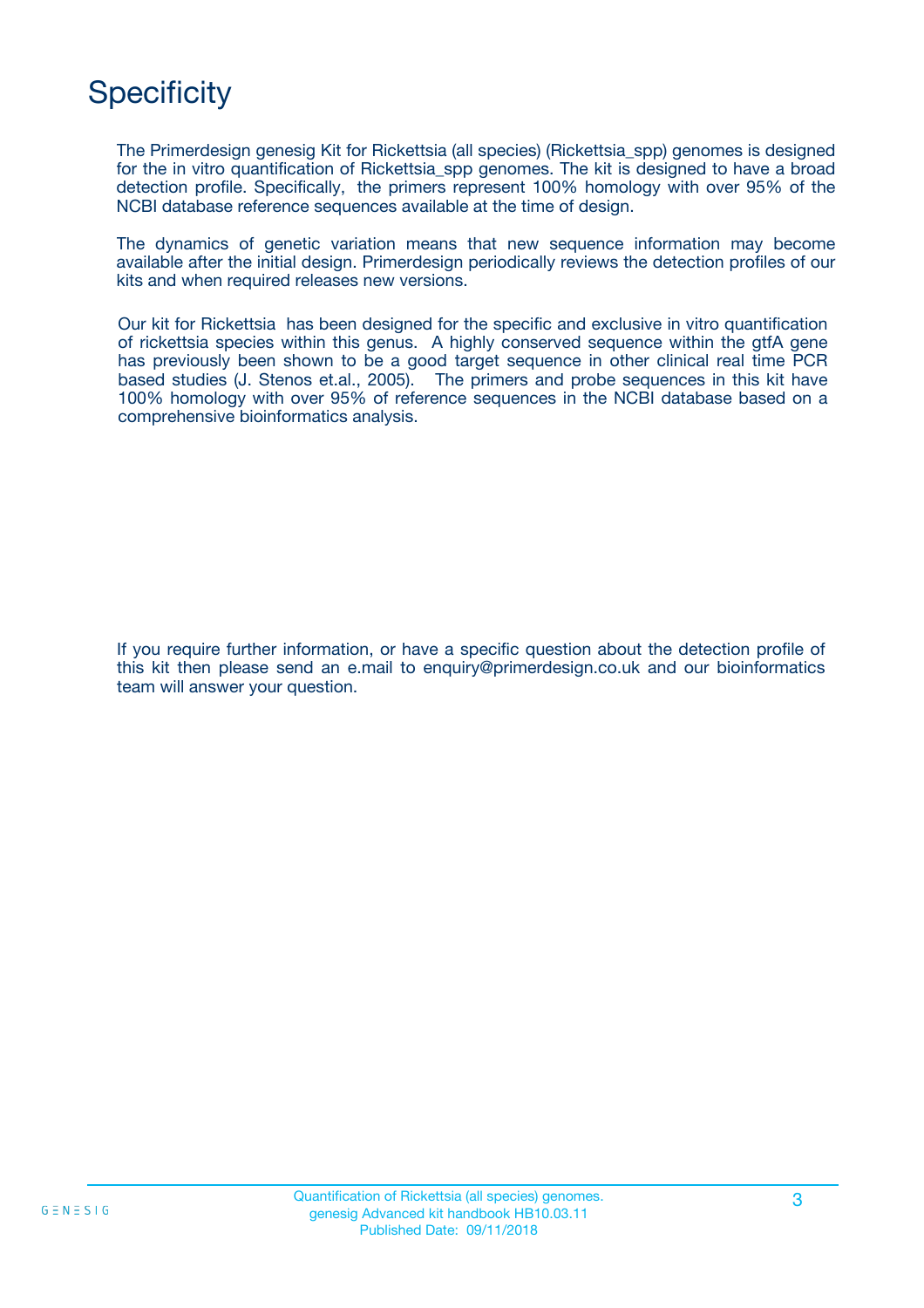## Kit contents

- **Rickettsia\_spp specific primer/probe mix (150 reactions BROWN)** FAM labelled
- **Rickettsia\_spp positive control template (for Standard curve RED)**
- **Internal extraction control primer/probe mix (150 reactions BROWN)** VIC labelled as standard
- **Internal extraction control DNA (150 reactions BLUE)**
- **Endogenous control primer/probe mix (150 reactions BROWN)** FAM labelled
- **RNase/DNase free water (WHITE)** for resuspension of primer/probe mixes
- **Template preparation buffer (YELLOW)** for resuspension of internal control template, positive control template and standard curve preparation

### Reagents and equipment to be supplied by the user

#### **Real-time PCR Instrument**

#### **Extraction kit**

This kit is recommended for use with genesig Easy DNA/RNA extraction kit. However, it is designed to work well with all processes that yield high quality RNA and DNA with minimal PCR inhibitors.

#### **oasig**TM **lyophilised or Precision**®**PLUS 2X qPCR Master Mix**

This kit is intended for use with oasig or PrecisionPLUS2X qPCR Master Mix.

**Pipettors and Tips**

**Vortex and centrifuge**

#### **Thin walled 1.5 ml PCR reaction tubes**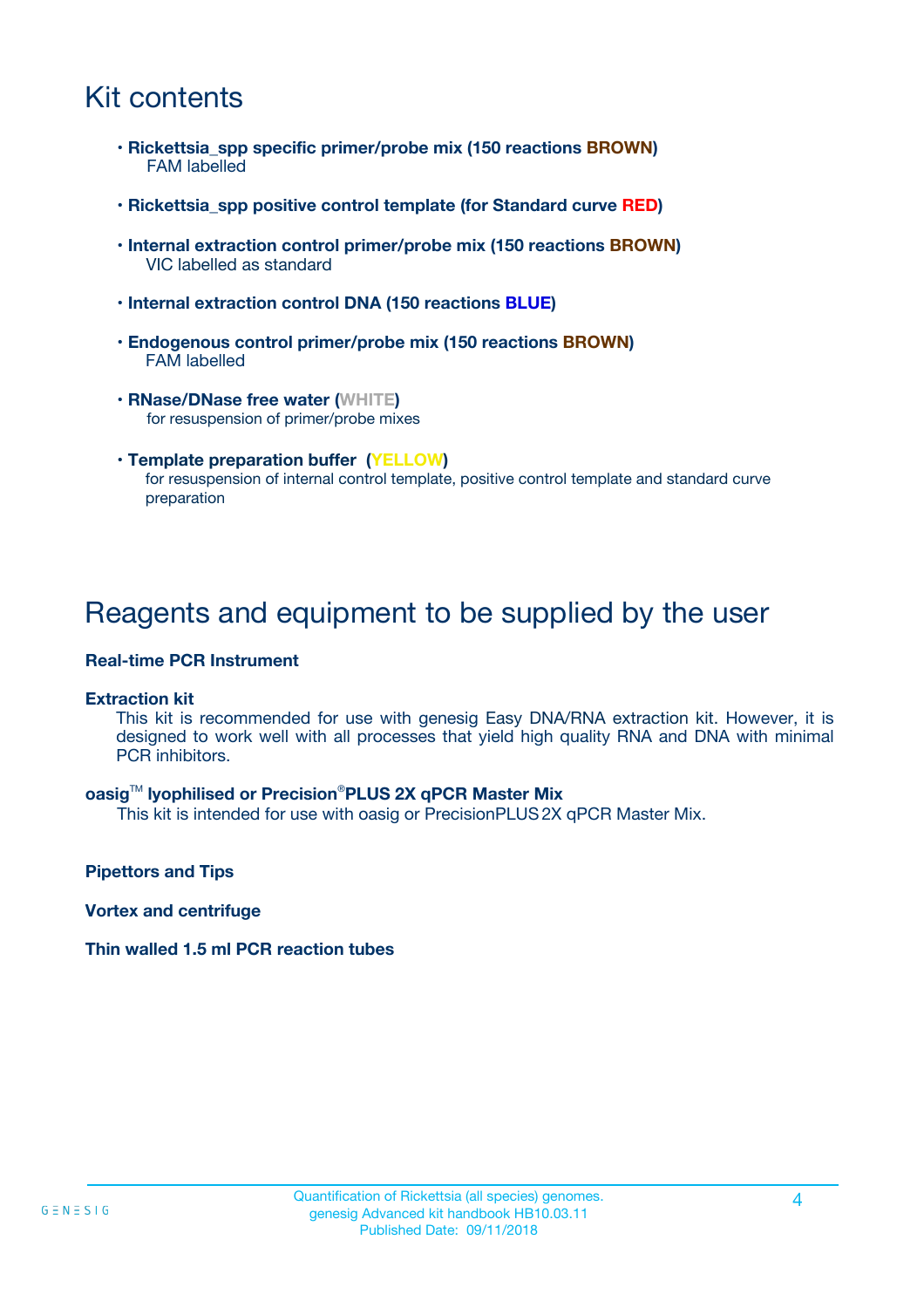### Kit storage and stability

This kit is stable at room temperature but should be stored at -20ºC on arrival. Once the lyophilised components have been resuspended they should not be exposed to temperatures above -20°C for longer than 30 minutes at a time and unnecessary repeated freeze/thawing should be avoided. The kit is stable for six months from the date of resuspension under these circumstances.

If a standard curve dilution series is prepared this can be stored frozen for an extended period. If you see any degradation in this serial dilution a fresh standard curve can be prepared from the positive control.

Primerdesign does not recommend using the kit after the expiry date stated on the pack.

### Suitable sample material

All kinds of sample material suited for PCR amplification can be used. Please ensure the samples are suitable in terms of purity, concentration, and DNA integrity (An internal PCR control is supplied to test for non specific PCR inhibitors). Always run at least one negative control with the samples. To prepare a negative-control, replace the template DNA sample with RNase/DNase free water.

### Dynamic range of test

Under optimal PCR conditions genesig Rickettsia\_spp detection kits have very high priming efficiencies of >95% and can detect less than 100 copies of target template.

### Notices and disclaimers

This product is developed, designed and sold for research purposes only. It is not intended for human diagnostic or drug purposes or to be administered to humans unless clearly expressed for that purpose by the Food and Drug Administration in the USA or the appropriate regulatory authorities in the country of use. During the warranty period Primerdesign genesig detection kits allow precise and reproducible data recovery combined with excellent sensitivity. For data obtained by violation to the general GLP guidelines and the manufacturer's recommendations the right to claim under guarantee is expired. PCR is a proprietary technology covered by several US and foreign patents. These patents are owned by Roche Molecular Systems Inc. and have been sub-licensed by PE Corporation in certain fields. Depending on your specific application you may need a license from Roche or PE to practice PCR. Additional information on purchasing licenses to practice the PCR process may be obtained by contacting the Director of Licensing at Roche Molecular Systems, 1145 Atlantic Avenue, Alameda, CA 94501 or Applied Biosystems business group of the Applera Corporation, 850 Lincoln Centre Drive, Foster City, CA 94404. In addition, the 5' nuclease assay and other homogeneous amplification methods used in connection with the PCR process may be covered by U.S. Patents 5,210,015 and 5,487,972, owned by Roche Molecular Systems, Inc, and by U.S. Patent 5,538,848, owned by The Perkin-Elmer Corporation.

## Trademarks

Primerdesign™ is a trademark of Primerdesign Ltd.

genesig $^\circledR$  is a registered trademark of Primerdesign Ltd.

The PCR process is covered by US Patents 4,683,195, and 4,683,202 and foreign equivalents owned by Hoffmann-La Roche AG. BI, ABI PRISM® GeneAmp® and MicroAmp® are registered trademarks of the Applera Genomics (Applied Biosystems Corporation). BIOMEK® is a registered trademark of Beckman Instruments, Inc.; iCycler™ is a registered trademark of Bio-Rad Laboratories, Rotor-Gene is a trademark of Corbett Research. LightCycler™ is a registered trademark of the Idaho Technology Inc. GeneAmp®, TaqMan® and AmpliTaqGold® are registered trademarks of Roche Molecular Systems, Inc., The purchase of the Primerdesign™ reagents cannot be construed as an authorization or implicit license to practice PCR under any patents held by Hoffmann-LaRoche Inc.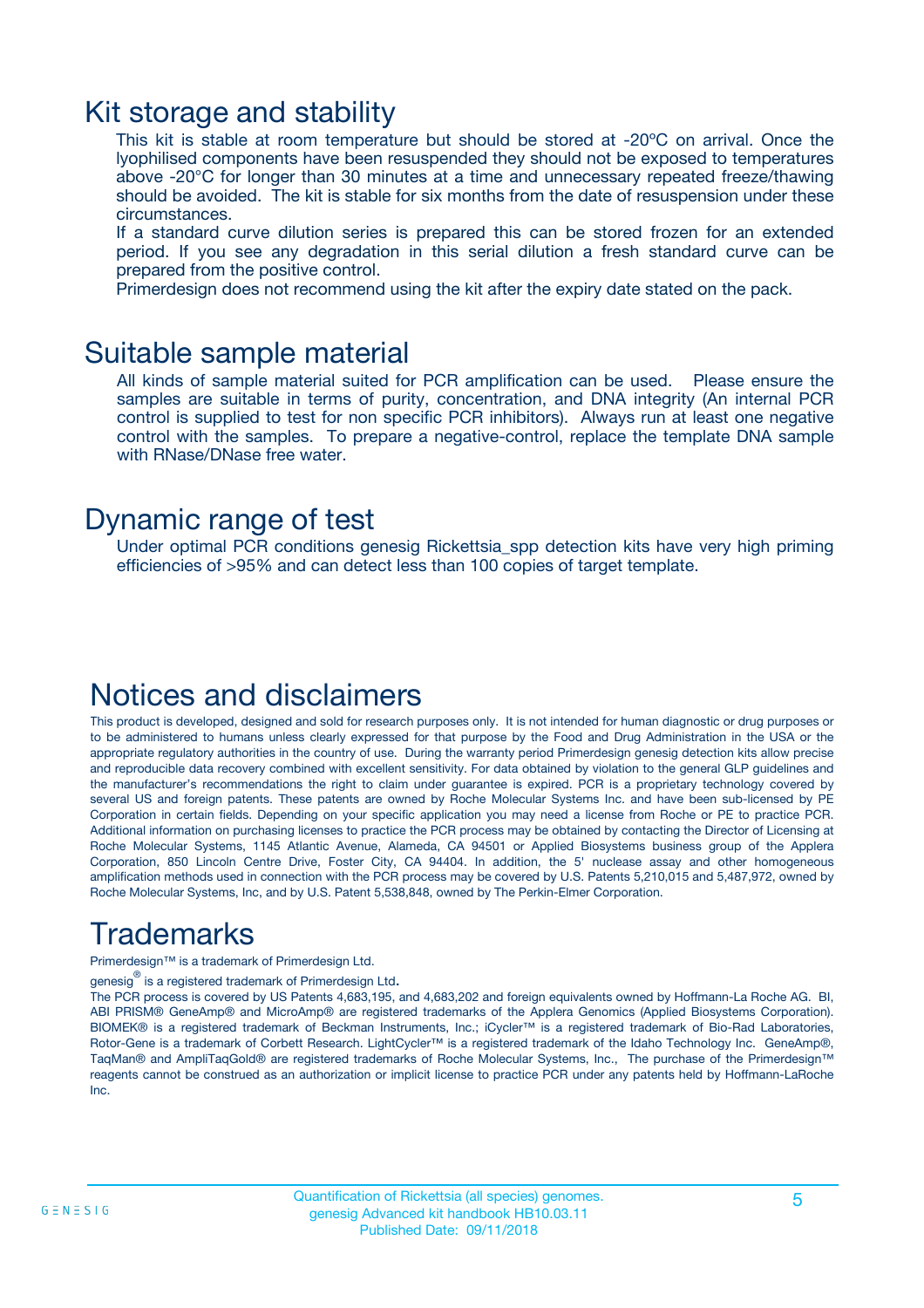### Principles of the test

#### **Real-time PCR**

A Rickettsia\_spp specific primer and probe mix is provided and this can be detected through the FAM channel.

The primer and probe mix provided exploits the so-called TaqMan® principle. During PCR amplification, forward and reverse primers hybridize to the Rickettsia\_spp DNA. A fluorogenic probe is included in the same reaction mixture which consists of a DNA probe labeled with a 5`-dye and a 3`-quencher. During PCR amplification, the probe is cleaved and the reporter dye and quencher are separated. The resulting increase in fluorescence can be detected on a range of qPCR platforms.

#### **Positive control**

For copy number determination and as a positive control for the PCR set up, the kit contains a positive control template. This can be used to generate a standard curve of Rickettsia\_spp copy number / Cq value. Alternatively the positive control can be used at a single dilution where full quantitative analysis of the samples is not required. Each time the kit is used, at least one positive control reaction must be included in the run. A positive result indicates that the primers and probes for detecting the target Rickettsia\_spp gene worked properly in that particular experimental scenario. If a negative result is obtained the test results are invalid and must be repeated. Care should be taken to ensure that the positive control does not contaminate any other kit component which would lead to false-positive results. This can be achieved by handling this component in a Post PCR environment. Care should also be taken to avoid cross-contamination of other samples when adding the positive control to the run. This can be avoided by sealing all other samples and negative controls before pipetting the positive control into the positive control well.

#### **Negative control**

To validate any positive findings a negative control reaction should be included every time the kit is used. For this reaction the RNase/DNase free water should be used instead of template. A negative result indicates that the reagents have not become contaminated while setting up the run.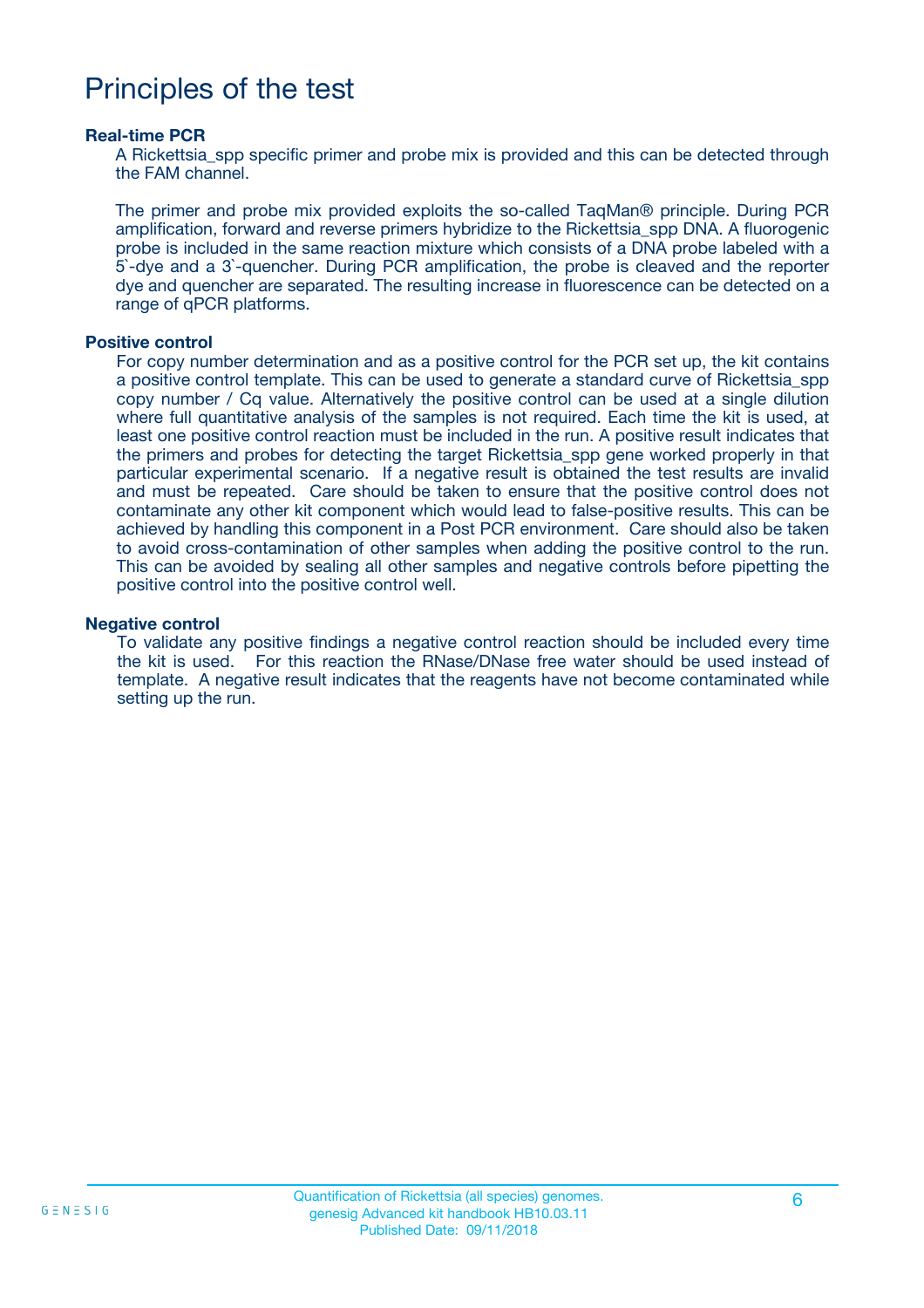#### **Internal DNA extraction control**

When performing DNA extraction, it is often advantageous to have an exogenous source of DNA template that is spiked into the lysis buffer. This control DNA is then co-purified with the sample DNA and can be detected as a positive control for the extraction process. Successful co-purification and qPCR for the control DNA also indicates that PCR inhibitors are not present at a high concentration.

A separate primer and probe mix are supplied with this kit to detect the exogenous DNA using qPCR. The primers are present at PCR limiting concentrations which allows multiplexing with the target sequence primers. Amplification of the control DNA does not interfere with detection of the Rickettsia spp target DNA even when present at low copy number. The Internal control is detected through the VIC channel and gives a Cq value of 28+/-3.

#### **Endogenous control**

To confirm extraction of a valid biological template, a primer and probe mix is included to detect an endogenous gene. Detection of the endogenous control is through the FAM channel and it is NOT therefore possible to perform a multiplex with the Rickettsia\_spp primers. A poor endogenous control signal may indicate that the sample did not contain sufficient biological material.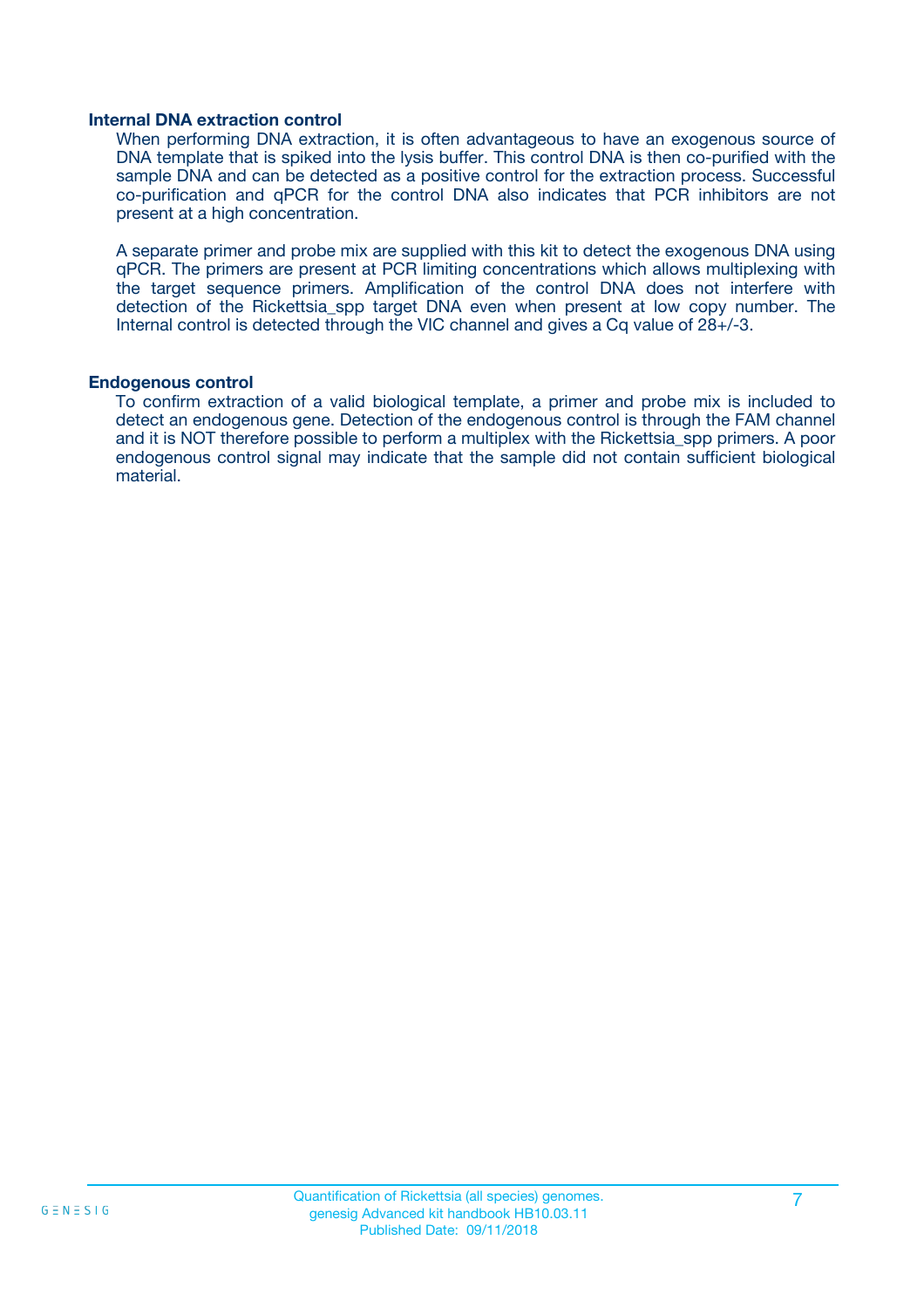### Resuspension protocol

To minimize the risk of contamination with foreign DNA, we recommend that all pipetting be performed in a PCR clean environment. Ideally this would be a designated PCR lab or PCR cabinet. Filter tips are recommended for all pipetting steps.

- **1. Pulse-spin each tube in a centrifuge before opening.** This will ensure lyophilised primer and probe mix is in the base of the tube and is not spilt upon opening the tube.
- **2. Resuspend the primer/probe mixes in the RNase/DNase free water supplied, according to the table below:**

To ensure complete resuspension, vortex each tube thoroughly.

| Component - resuspend in water                       |          |  |
|------------------------------------------------------|----------|--|
| <b>Pre-PCR pack</b>                                  |          |  |
| Rickettsia_spp primer/probe mix (BROWN)              | $165$ µl |  |
| Internal extraction control primer/probe mix (BROWN) | $165$ µl |  |
| Endogenous control primer/probe mix (BROWN)          | 165 µl   |  |

**3. Resuspend the internal control template and positive control template in the template preparation buffer supplied, according to the table below:** To ensure complete resuspension, vortex each tube thoroughly.

| Component - resuspend in template preparation buffer |  |  |  |
|------------------------------------------------------|--|--|--|
| <b>Pre-PCR heat-sealed foil</b>                      |  |  |  |
| Internal extraction control DNA (BLUE)               |  |  |  |
| <b>Post-PCR heat-sealed foil</b>                     |  |  |  |
| Rickettsia_spp Positive Control Template (RED) *     |  |  |  |

\* This component contains high copy number template and is a VERY significant contamination risk. It must be opened and handled in a separate laboratory environment, away from the other components.

### DNA extraction

The internal extraction control DNA can be added either to the DNA lysis/extraction buffer or to the DNA sample once it has been resuspended in lysis buffer.

**DO NOT add the internal extraction control DNA directly to the unprocessed biological sample as this will lead to degradation and a loss in signal.**

- **1. Add 4µl of the Internal extraction control DNA (BLUE) to each sample in DNA lysis/extraction buffer per sample.**
- **2. Complete DNA extraction according to the manufacturers protocols.**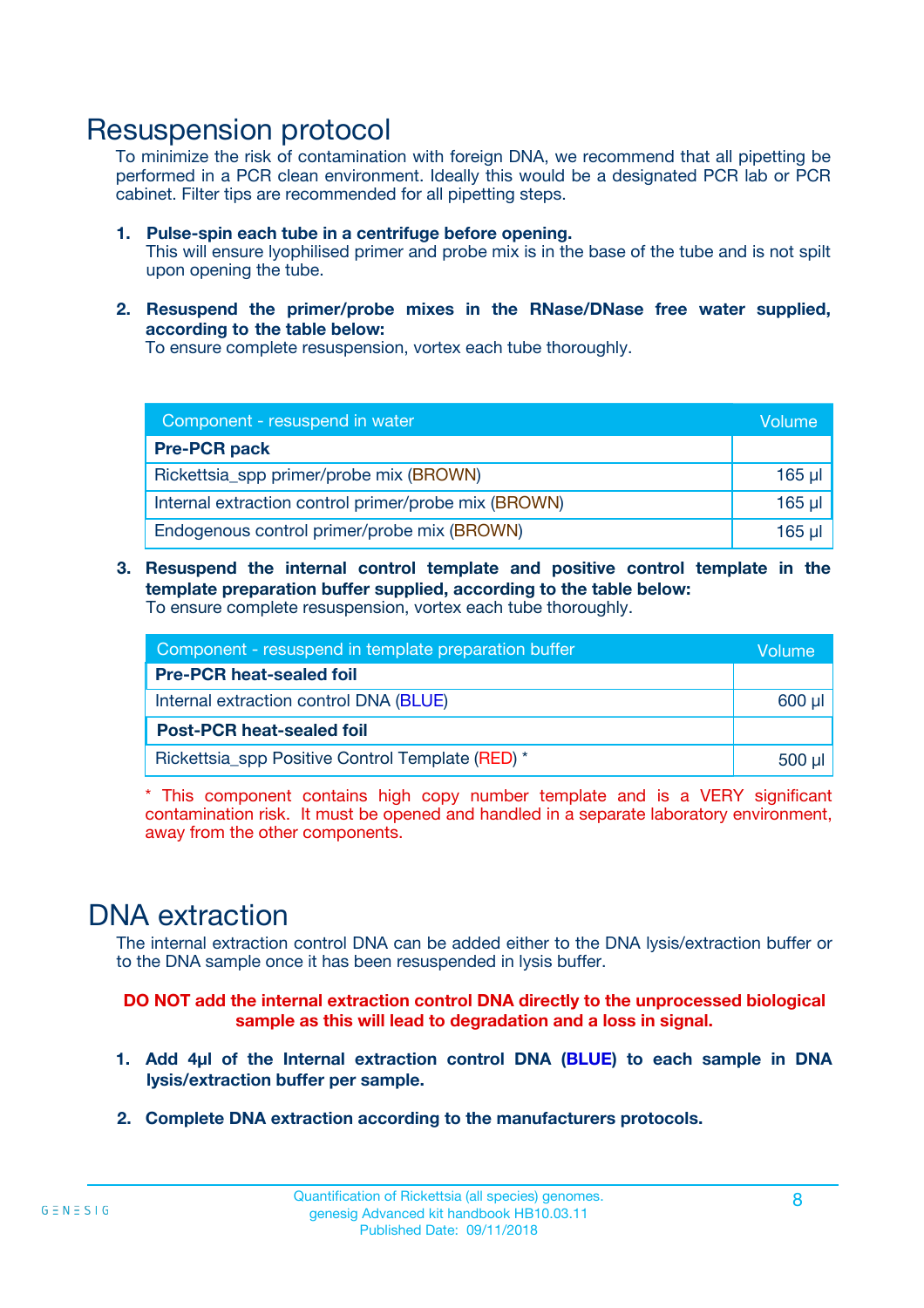# qPCR detection protocol

**1. For each DNA sample prepare a reaction mix according to the table below:** Include sufficient reactions for positive and negative controls.

| Component                                            | Volume   |
|------------------------------------------------------|----------|
| oasig or PrecisionPLUS 2X qPCR Master Mix            | $10 \mu$ |
| Rickettsia_spp primer/probe mix (BROWN)              | 1 µl     |
| Internal extraction control primer/probe mix (BROWN) | 1 µl     |
| <b>RNase/DNase free water (WHITE)</b>                | $3 \mu$  |
| <b>Final Volume</b>                                  | 15 ul    |

**2. For each DNA sample prepare an endogenous control reaction according to the table below (Optional):**

**This control reaction will provide useful information regarding the quality of the biological sample.**

| Component                                   | Volume   |
|---------------------------------------------|----------|
| oasig or PrecisionPLUS 2X qPCR Master Mix   | $10 \mu$ |
| Endogenous control primer/probe mix (BROWN) | 1 µI     |
| <b>RNase/DNase free water (WHITE)</b>       | $4 \mu$  |
| <b>Final Volume</b>                         | 15 µl    |

- **3. Pipette 15µl of each mix into individual wells according to your qPCR experimental plate set up.**
- **4. Prepare sample DNA templates for each of your samples.**
- **5. Pipette 5µl of DNA template into each well, according to your experimental plate set up.**

For negative control wells use 5µl of RNase/DNase free water. The final volume in each well is 20ul.

**6. If a standard curve is included for quantitative analysis, prepare a reaction mix according to the table below:**

| Component                                 | Volume   |
|-------------------------------------------|----------|
| oasig or PrecisionPLUS 2X qPCR Master Mix | 10 $\mu$ |
| Rickettsia_spp primer/probe mix (BROWN)   | 1 µI I   |
| <b>RNase/DNase free water (WHITE)</b>     | $4 \mu$  |
| <b>Final Volume</b>                       | 15 µl    |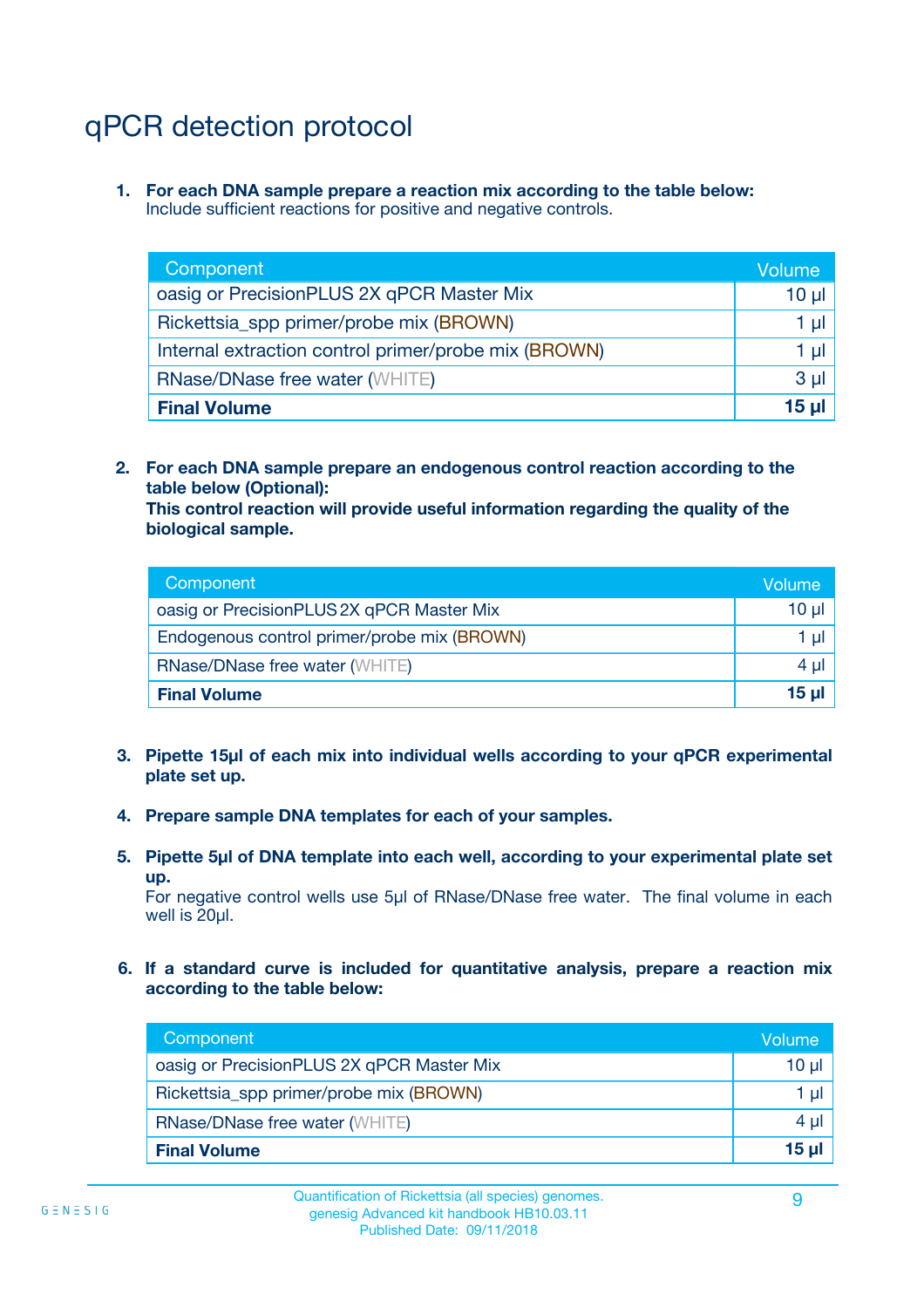#### **7. Preparation of standard curve dilution series.**

- 1) Pipette 90µl of template preparation buffer into 5 tubes and label 2-6
- 2) Pipette 10µl of Positive Control Template (RED) into tube 2
- 3) Vortex thoroughly
- 4) Change pipette tip and pipette 10µl from tube 2 into tube 3
- 5) Vortex thoroughly

Repeat steps 4 and 5 to complete the dilution series

| <b>Standard Curve</b>         | <b>Copy Number</b>     |
|-------------------------------|------------------------|
| Tube 1 Positive control (RED) | $2 \times 10^5$ per µl |
| Tube 2                        | $2 \times 10^4$ per µl |
| Tube 3                        | $2 \times 10^3$ per µl |
| Tube 4                        | $2 \times 10^2$ per µl |
| Tube 5                        | 20 per µl              |
| Tube 6                        | 2 per µl               |

**8. Pipette 5µl of standard template into each well for the standard curve according to your experimental plate set up.**

#### The final volume in each well is 20µl.

## qPCR amplification protocol

Amplification conditions using oasig or PrecisionPLUS 2X qPCR Master Mix.

|             | <b>Step</b>       | <b>Time</b>     | Temp    |
|-------------|-------------------|-----------------|---------|
|             | Enzyme activation | 2 min           | 95 °C   |
| Cycling x50 | Denaturation      | 10 <sub>s</sub> | 95 $°C$ |
|             | DATA COLLECTION * | 60 s            | 60 °C   |

\* Fluorogenic data should be collected during this step through the FAM and VIC channels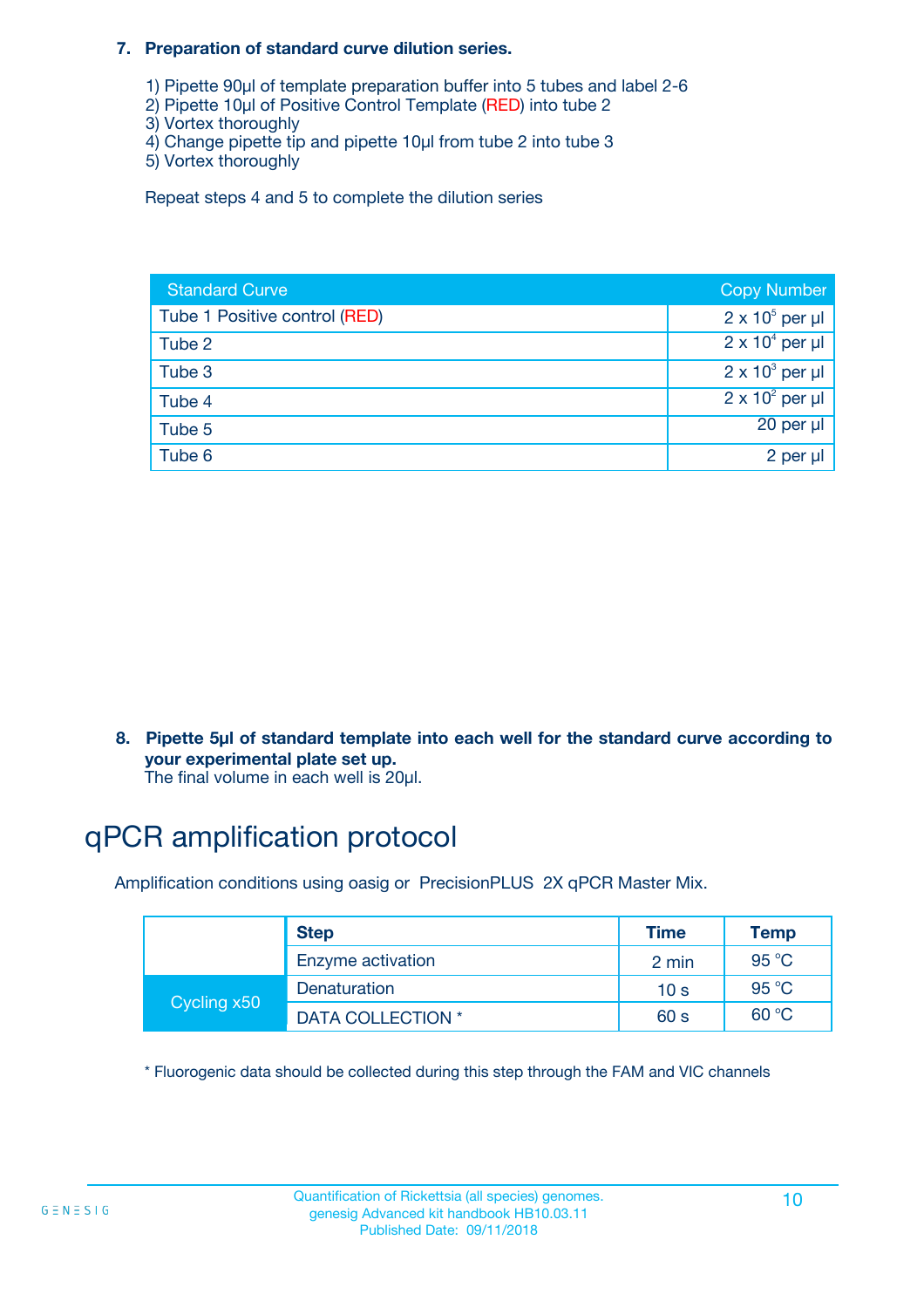# Interpretation of results

| <b>Target</b><br>(FAM) | <b>Internal</b><br>control<br>(NIC) | <b>Positive</b><br>control | <b>Negative</b><br>control | Interpretation                                                                                                  |
|------------------------|-------------------------------------|----------------------------|----------------------------|-----------------------------------------------------------------------------------------------------------------|
| $\leq 30$              | $+ 1 -$                             | ÷                          |                            | <b>POSITIVE QUANTITATIVE RESULT</b><br>calculate copy number                                                    |
| > 30                   | ٠                                   | ÷                          |                            | <b>POSITIVE QUANTITATIVE RESULT</b><br>calculate copy number                                                    |
| > 30                   |                                     | ÷                          |                            | <b>POSITIVE QUALITATIVE RESULT</b><br>do not report copy number as this<br>may be due to poor sample extraction |
|                        | ÷                                   | ÷                          |                            | <b>NEGATIVE RESULT</b>                                                                                          |
| $+ 1 -$                | $+ 1 -$                             | ÷                          | $\leq$ 35                  | <b>EXPERIMENT FAILED</b><br>due to test contamination                                                           |
| $+$ / -                | $+ 1 -$                             | ÷                          | > 35                       | $\star$                                                                                                         |
|                        |                                     | ÷                          |                            | <b>SAMPLE PREPARATION FAILED</b>                                                                                |
|                        |                                     |                            | $+$ /                      | <b>EXPERIMENT FAILED</b>                                                                                        |

Positive control template (**RED**) is expected to amplify between Cq 16 and 23. Failure to satisfy this quality control criterion is a strong indication that the experiment has been compromised.

\*Where the test sample is positive and the negative control is positive with a  $Ca > 35$ , the sample must be reinterpreted based on the relative signal strength of the two results:



If the sample amplifies  $> 5$  Cq earlier than the negative control then the sample should be reinterpreted (via the table above) with the negative control verified as negative.



If the sample amplifies  $< 5$  Cq earlier than the negative control then the positive sample result is invalidated and<br>the result should be determined  $the$  result should be inconclusive due to test contamination. The test for this sample should be repeated.